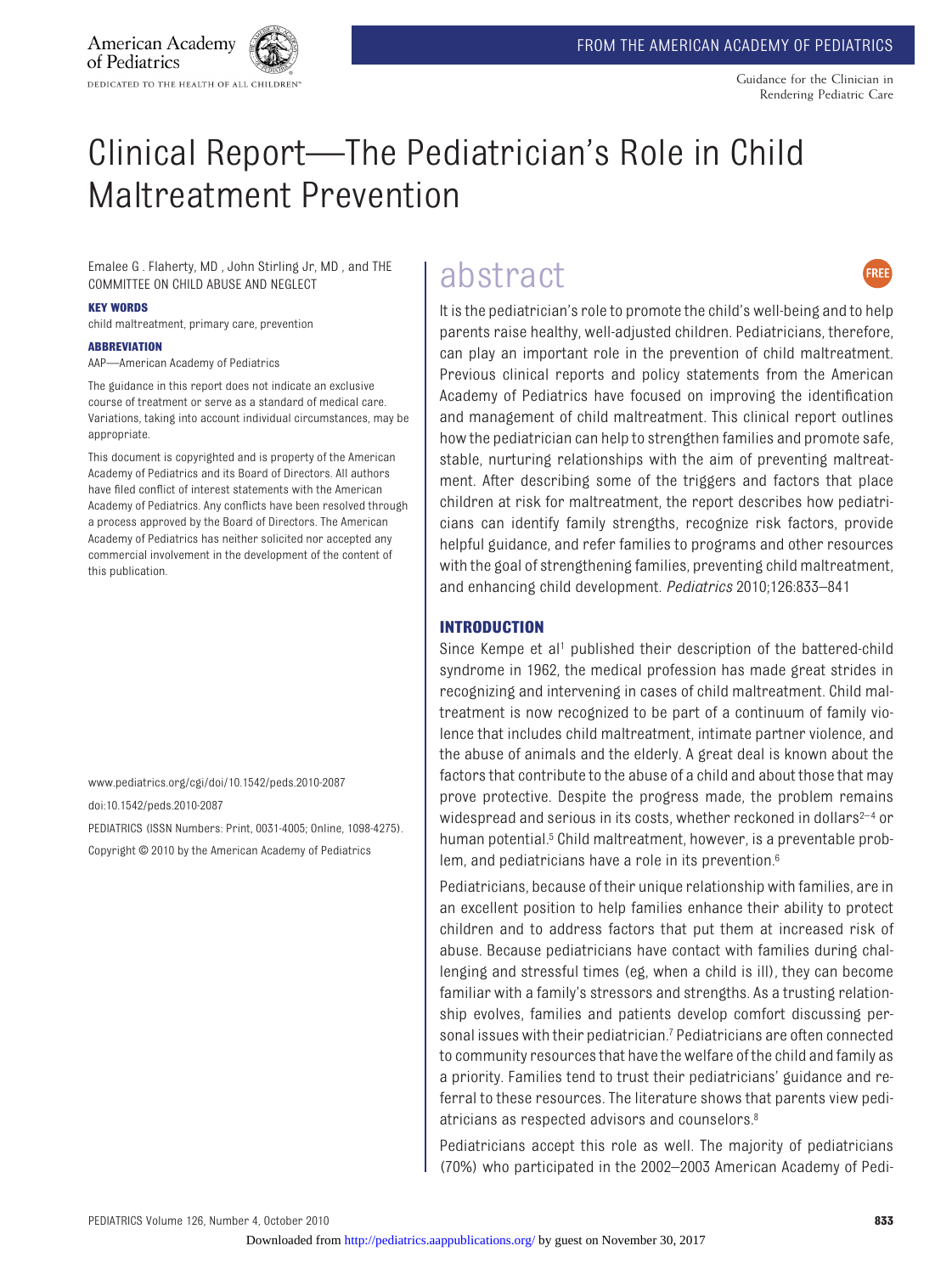atrics (AAP) periodic survey agreed that they can help prevent child abuse by providing anticipatory guidance.<sup>9</sup> Almost all the respondents to this survey (91%) agreed that pediatricians should screen for parenting problems during health supervision visits.

#### **Triggers**

Pediatricians can play a role in preventing child maltreatment if they understand the situations that commonly trigger maltreatment and if they identify and address some of the factors that may make a child more vulnerable to maltreatment.

Certain elements of normal child development are often the triggers for child maltreatment. Schmitt<sup>10</sup> described what he called the "7 deadly sins" of childhood. He described normal developmental phases that may cause difficulty for some parents, specifically colic, awakening at night, separation anxiety, normal exploratory behavior, normal negativism, normal poor appetite, and toilet-training resistance. He suggested that pediatricians anticipate these normal developmental stages and provide guidance to families about how to best manage potentially difficult situations.

Crying is a common trigger for child abuse<sup>11</sup> and is the most common trigger of abusive head trauma.<sup>12,13</sup> In 1 study of infants who suffered abusive head trauma, almost all of the parents had sought help for their infant's crying previously from their primary care physician[.14](#page-6-0) All infants cry; crying generally begins in the first month of life, and the duration of crying increases and peaks between 2 and 4 months of age. That the incidence of abusive head trauma parallels this normal developmental crying curve may serve as additional corroboration of the association between crying and abuse.<sup>15,16</sup>

The severity and frequency of caregivers' adverse responses to crying have

**TABLE 1** Factors and Characteristics That Place a Child at Risk for Child Maltreatment

| Child                                | Parent                                                                       | Environment (Community<br>and Society)              |
|--------------------------------------|------------------------------------------------------------------------------|-----------------------------------------------------|
| Emotional/behavioral<br>difficulties | Low self-esteem                                                              | Social isolation                                    |
| Chronic illness                      | Poor impulse control                                                         | Poverty                                             |
| Physical disabilities                | Substance abuse/alcohol abuse                                                | Unemployment                                        |
| Developmental disabilities           | Young maternal or paternal age                                               | Low educational achievement                         |
| Preterm birth                        | Abused as a child                                                            | Single-parent home                                  |
| Unwanted                             | Depression or other mental illness                                           | Non-biologically related male<br>living in the home |
| Unplanned                            | Poor knowledge of child development or<br>unrealistic expectations for child | Family or intimate partner<br>violence              |
|                                      | Negative perception of normal child behavior                                 |                                                     |

largely been underappreciated. In 1 study, almost 6% of parents of 6-month-old infants admitted that they had smothered, slapped, or shaken their infant at least once because of his or her crying.<sup>17</sup>

Discipline can become abusive, as when punishment is used inappropriately in response to a child's developmentally normal behaviors. Unprepared parents may mistake separation anxiety, normal exploratory play, and normal negativism, for example, for abnormal behaviors or unacceptable behavior and resort to punitive measures to correct them. Apart from its possible effects on emotional development, corporal punishment may result in serious physical injuries for the child. When mothers in the Carolinas were interviewed, 4.3% of them admitted using harsh physical techniques when disciplining their children. These practices included beating, burning, kicking, or hitting a child with an object somewhere other than on the buttocks; 2.3% of the mothers said that they shook children younger than 2 years as a form of discipline[.18](#page-6-0) Toilet-training and toilet accidents are another common trigger for child abuse[.19](#page-6-0) Immersion burns are frequently inflicted in response to soiling and enuresis by caregivers who believe that the children should be able to control these behaviors[.20,21](#page-7-0) Genital bruising and immersion burns are

common child abuse injuries associated with toilet-training. The average age of children who have been intentionally burned is 32 months, which is about the same age many children are being toilet trained and, thus, the same age at which some are accidentally soiling or wetting themselves.

#### **Factors That Place a Child at Risk for Child Maltreatment**

Many disparate factors may combine to make a child more likely to be abused or neglected.<sup>22</sup> Using an ecologic model as a framework for considering risk[,23](#page-7-0) certain characteristics of the child, the parent, and the environment may place a child at risk, as shown in Table 1. Often, multiple factors coexist and are interrelated, which increases the risk for the child.

Child characteristics that could predispose a child to maltreatment include anything that makes a child more difficult to care for or makes a child different from the parent's expectation. For example, a demanding infant or a child with special health care needs may test the parent's patience. As a result, children with physical, developmental, or emotional/behavioral disability are at an increased risk of being maltreated[.24,25](#page-7-0)

Children with disabilities are approximately 3 times more likely to be maltreated than are children without disabilities[.26](#page-7-0) A number of characteristics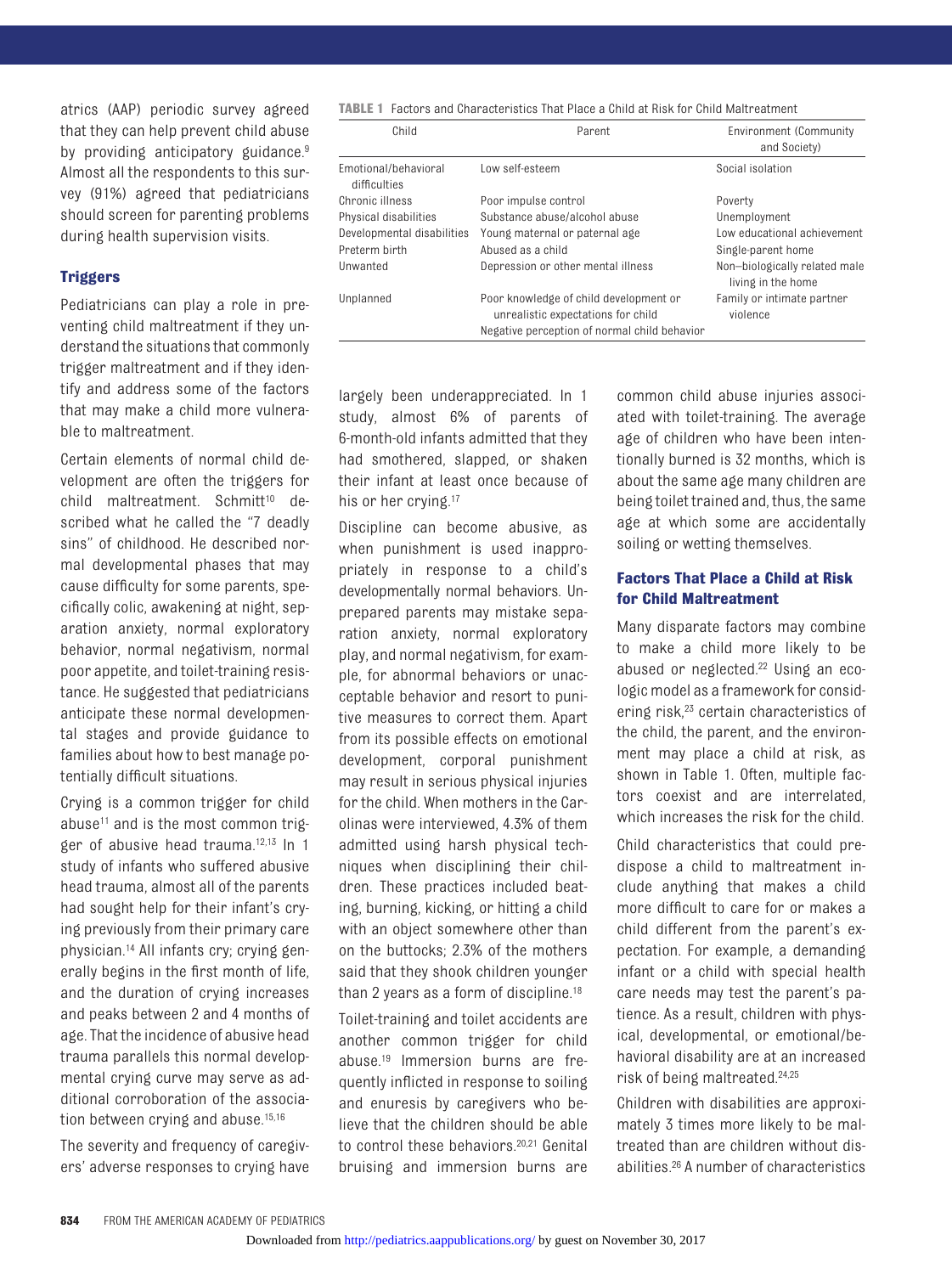may make children with disabilities more vulnerable to maltreatment.<sup>27</sup> The child's disability may place additional emotional or financial demands on the family. A child who is heavily dependent on others beyond infancy may engender resentment. Further complicating matters, the child with disabilities may be conditioned to obey caregivers without question and, thus, may lack the ability to disclose abuse. If children have been taught to accept painful touch as normal, they may not be able to distinguish when boundaries are crossed.

Children born prematurely may also be at increased risk of being maltreated[.28–30](#page-7-0) Some preterm infants may be more at risk for abuse, because the infants are perceived as less attractive and more demanding by their parents[.28](#page-7-0) Some experts have suggested that the early and sometimes prolonged separation of these infants from their parents may contribute to their vulnerability. Some preterm children may be more vulnerable because they have special needs or require special care, including additional physician visits or special therapy. All of this care may place an additional financial and/or emotional strain on the family.

Likewise, the child who is unplanned or unwanted is at risk for maltreatment[.31](#page-7-0) An unplanned pregnancy may place an extra financial and/or emotional burden on the family[.30](#page-7-0)

Parent factors also may make a child more vulnerable to being maltreated. Factors that may decrease a parent's ability to cope with the stresses of parenting include low self-esteem; poor impulse control, including a tendency to lash out in response to stress; substance use; and alcohol abuse. 30,32 Young maternal and paternal age are risk factors for maltreatment[,33,34](#page-7-0) and young maternal age is strongly associated with infant homicide.<sup>35</sup> Parents

who were abused or neglected themselves as children may parent in the only style they have learned.<sup>30,31</sup>

A parent's depression or other mental illnesses[,34,36](#page-7-0) particularly postpartum depression, affect a child's growth and development and may place the child at risk for maltreatment. Depression is a significant problem for both fathers and mothers[.37](#page-7-0)

Parents who have a negative view of themselves and their children and parents who devalue their children are at risk of maltreating their children. Oates et al<sup>30</sup> found that mothers who had maltreated their children tended to rate their children as below average, whereas control mothers viewed their infants as normal or above average.

Lack of knowledge about child-rearing can increase the caregiver's level of frustration with the child's behavior. Parents vary widely in their knowledge of child development and what they should reasonably expect from a child at a given age. Parents who maltreat their children are more likely to have developmentally inappropriate and unrealistic expectations for their child's behavior and to have a negative perception of normal behaviors[.28](#page-7-0)

Oates et al<sup>30</sup> also found that parents who maltreated their children were more likely to have a punitive childrearing style and were stricter. When the maltreated children behaved well, they were rarely praised, compared with the children in the control group, who were praised for good behavior.

Environmental factors can add to parents' stress. Parents who are isolated and who have low levels of social support are at increased risk of maltreating their child[.38](#page-7-0) Poverty, unemployment, low maternal education, and single parenting are risk factors associated with physical child abuse. $36,39-42$  Having a non-biologically related male living in a singlefemale–headed home is a risk factor for child maltreatment and for fatal child maltreatment.<sup>43-45</sup>

Adult intimate partner violence and child maltreatment are closely linked[.46](#page-7-0) Children who live with an adult victim of intimate partner violence are at an increased risk of being physically abused. In addition, children who are exposed to violence in the home are affected emotionally, cognitively, and behaviorally.<sup>47</sup> Exposure to this toxic environment is often considered a form of child maltreatment.

These factors may interact and increase the child's vulnerability to maltreatment. Infants who are not nurtured properly in their first months may not learn to regulate their emotions, because development of this vital task is enhanced by early parental attention and support.<sup>48</sup> As the infants become more challenging to their parents, this complex interplay may increase their risk for abuse. Adults who are socially isolated may lack standards for comparison of their child's behaviors, or role models and resources for themselves. Food or employment insecurity, poor access to community services, or simply the lack of community feedback can exacerbate stress and anxiety. Even if no single factor would be sufficient to overwhelm the caregiver, the combination of stresses may precipitate an abusive crisis[.49,50](#page-7-0)

## **Protective Factors**

Besides assessing a child's risk for maltreatment, the pediatrician should identify and consider the child's and family's strengths. Maltreatment occurs when factors specifically pertinent to the child and factors relevant to the parent, the community, and to the environment interact, which creates a "perfect storm" for abuse and/or neglect. $51-53$  In other words,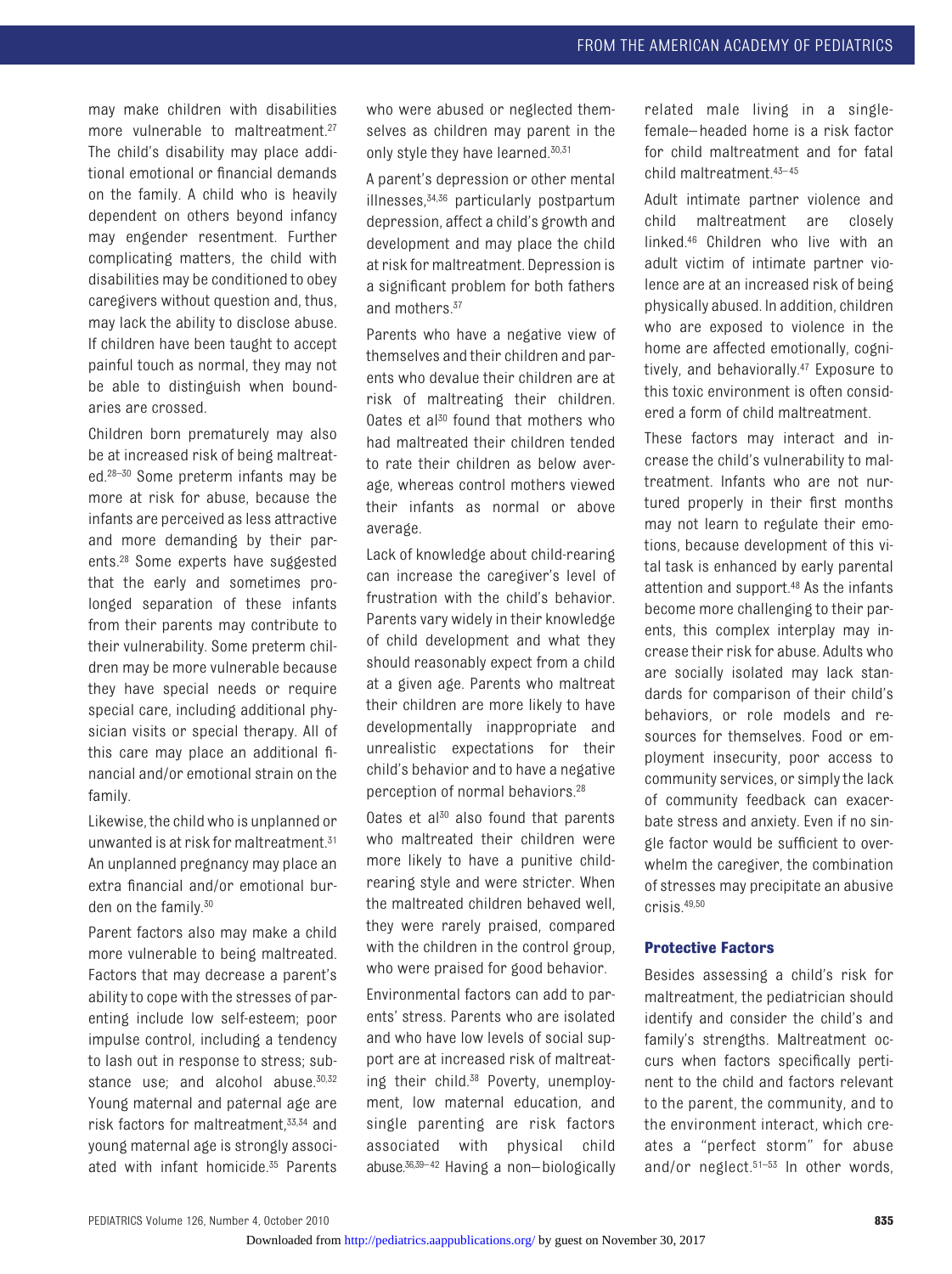maltreatment occurs when risk factors are greater than protective factors and stressors exceed the supports.

Several factors seem to both protect a child from maltreatment and provide children with resilience to the effects of child maltreatment, as shown in Table 2[.54–56](#page-7-0) Using the same ecologic framework, protective factors include attributes of the child and the family as well as support from outside the family. Although many studies have focused on how these behaviors may trigger a physical response or physical abuse, it is likely that these behaviors also trigger other forms of maltreatment, including sexual abuse. Prevention may require changing some cultural beliefs and social policy and improving education and economic opportunities.

# **PREVENTION AND INTERVENTION PROGRAMS**

It is not the intent of this report to review and evaluate all of the available prevention and intervention programs. Instead, the report will discuss some of the programs as examples and, when available, cite any evidence for their effectiveness.

# **Hospital- and Office-Based Intervention Programs**

Programs have been developed to help parents to better cope with a child's crying. Dias et al<sup>57</sup> implemented a program in nurseries in western New York designed to teach new parents about violent infant-shaking and alternatives to use when infants cried. They found that the incidence of abusive head injuries decreased by 47% during the first 5 years of the program. A similar program, the Period of PURPLE Crying, also uses a brief video and written material to educate new parents about normal crying and how to cope with an infant's crying. This program has been shown to improve mothers' knowledge about crying and to improve their behavioral response to it[.58,59](#page-7-0) Although both of these programs represent promising models, neither program has yet demonstrated strong evidence that they are effective as a primary prevention of abusive head trauma.

One office-based prevention model, the Safe Environment for Every Child (SEEK) model, was tested in a resident continuity clinic over a 3-year period[.60](#page-7-0) Residents were trained to recognize factors that placed a family at risk for maltreatment. Study families were screened for risk factors, and a team that consisted of a resident and a social worker addressed any identified risk factors. When the families were compared with a control group, the prevention program resulted in fewer reports of child maltreatment made to child protective services, fewer incidents of medical noncompliance and delayed immunizations, and less harsh punishment by parents. Although some of the differences between the control group and intervention group were of modest significance, participation in this program improved the residents' sense of competence and comfort when addressing risk behaviors.

The AAP developed Connected Kids: Safe, Strong, Secure, an office intervention originally known as the Violence Intervention and Prevention Program (VIPP). This program was modeled after The Injury Prevention Program (TIPP), also from the AAP.<sup>61</sup> The Connected Kids program uses a resilience-based approach to anticipatory guidance and is designed to help primary care physicians use their therapeutic relationship to support families as a means of violence prevention. The Connected Kids program includes a clinical guide, online training materials, and parent education materials and educates both pediatricians and parents about discipline, parenting, and other issues. Brochures on child development show parents that normal problematic child behaviors from crying to climbing—arise from the child's normal growth and development and advocate that these behaviors be addressed with guidance rather than punishment. The Connected Kids program has not been

| <b>TABLE 2</b> Protective Factors |  |
|-----------------------------------|--|
|                                   |  |

| Dispositional/Temperamental Attributes of the Child                                                              | Warm and Secure Family Relationships                                                           | Availability of Extrafamilial Support                              |
|------------------------------------------------------------------------------------------------------------------|------------------------------------------------------------------------------------------------|--------------------------------------------------------------------|
| Above-average cognitive ability                                                                                  | Presence of a caring and supportive adult                                                      | Structured school environment                                      |
| High ego control (high degree of impulse control and<br>modulation)                                              | Positive family changes (eg. family interventions,<br>father no longer allowed on visitations) | Involvement with a religious community                             |
| Internal locus of control (belief in one's ability to<br>control own destiny)                                    |                                                                                                | Involvement in extracurricular activities or<br>hobbies            |
| External attribution of blame (attribute cause to<br>something outside oneself [eg. some external]<br>pressure]) |                                                                                                | Access to good health, educational, and<br>social welfare services |
| Presence of spirituality                                                                                         |                                                                                                |                                                                    |
| Ego control and ego resilience (able to modify                                                                   |                                                                                                |                                                                    |
| impulses and insulate themselves from                                                                            |                                                                                                |                                                                    |
| environmental distracters)                                                                                       |                                                                                                |                                                                    |

High self-esteem or sense of self-worth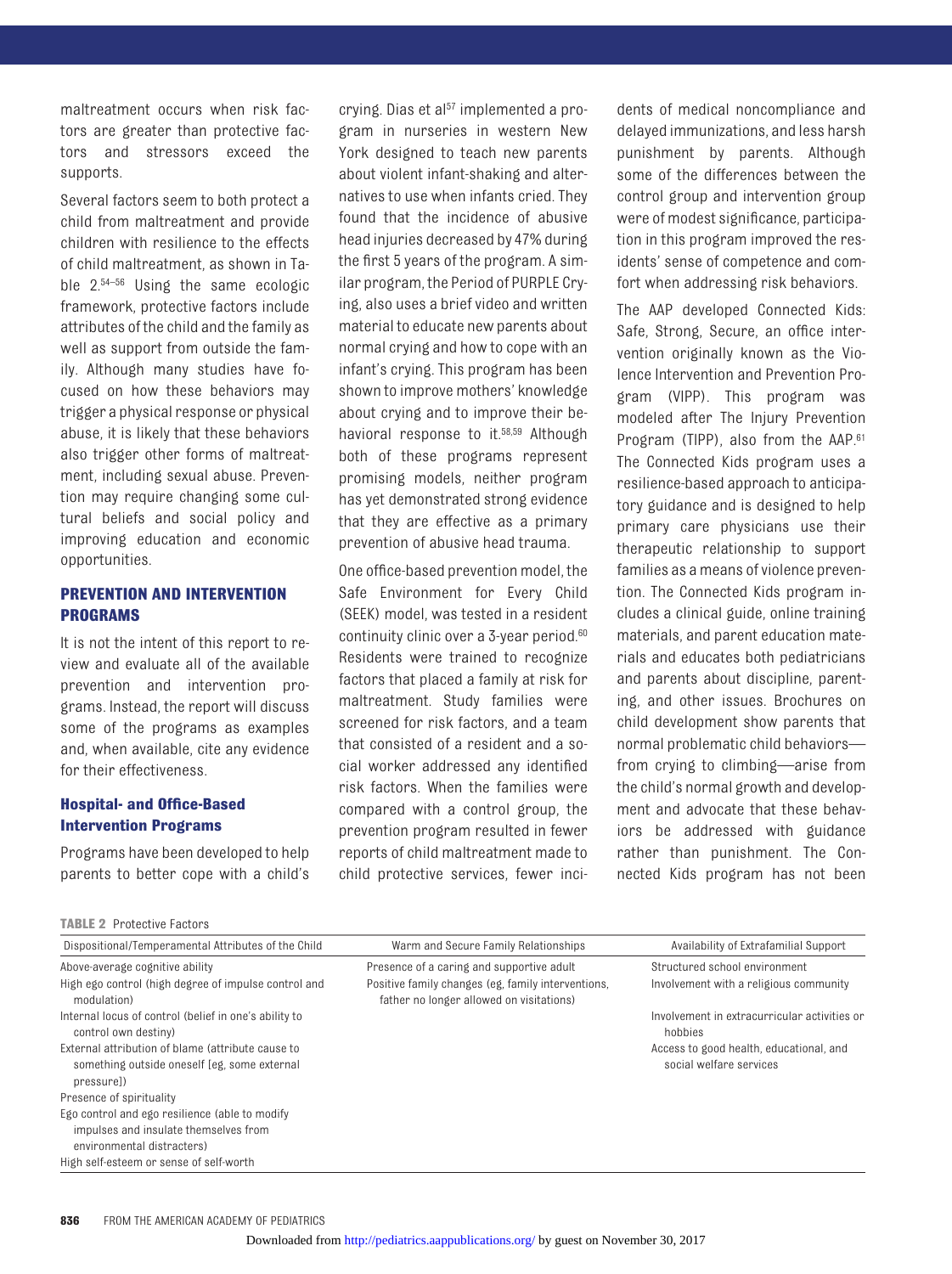evaluated formally, but a study on implementation of Connected Kids was conducted in 2007 with 27 pediatricians over a 6-month period, with a focus on improving parental supervision and monitoring during middle childhood. Findings from the project indicate that the Connected Kids program is appealing to pediatricians, implementation is feasible, and use is sustainable over a period of 6 months. More information about the Connected Kids program is available at [www.aap.](www.aap.org/connectedkids) [org/connectedkids.](www.aap.org/connectedkids)

Practicing Safety, a program conducted by the AAP and funded by the Doris Duke Charitable Foundation, developed expanded anticipatory guidance modules for use in primary care offices. The 7 modules provide pediatricians with suggested assessment, guidance, and resources to help parents cope with crying, help them parent, ensure their children's safety when they are in the care of others, improve the family environment, provide effective discipline, assist with sleeping and eating, and help with toilet-training [\(www.](www.aap.org/practicingsafety) [aap.org/practicingsafety\)](www.aap.org/practicingsafety). The program was tested in 8 practices in New Jersey and Pennsylvania, and parent and staff reports showed a significant increase in maternal depression screening. Staff reports also showed an increase in discussion and use of resources on coping with crying, discipline, and toilet-training. The toolkit was revised and was implemented by 14 practices in the AAP Quality Improvement Innovation Network (QuIIN); the next steps are being developed.

## **Community Prevention Programs and Resources**

Home-visitation programs, in which targeted families receive regular contact with trained personnel, are a prevention model that has been widely used and are supported by the AAP.<sup>62</sup> The Nurse-Family Partnership model

developed by Olds et al has been rigorously tested.<sup>63</sup> The model, which uses trained nurses, has demonstrated improvements in maternal and child functioning and showed a trend toward reduced childhood mortality rates from preventable causes[.64](#page-8-0) On the other hand, Healthy Families, a home-visitation program that uses trained paraprofessionals, has been tested in a number of states, but it has not been shown to reduce child abuse or child abuse risk factors.<sup>65–67</sup> Cincinnati's "Every Child Succeeds" program used both the Nurse-Family Partnership model and the Healthy Families model and provided home-visiting to mothers at high risk (adolescent, unmarried, low income, or suboptimal education) and first-time mothers. They found that intensive home-visiting reduced the risk of infant death during the first year of life[.68](#page-8-0) The Task Force on Community Preventive Services found that, in the 21 programs for which records were available, home-visiting was associated with a median reduction in child abuse of more than 50%[.69–71](#page-8-0)

Although pediatricians have long been familiar with therapeutic preschools and with parenting programs, study results have suggested that these interventions are more effective when multiple modalities are combined with those that target the entire family. Reynolds and Robertson<sup>72</sup> reported that participation in school-based child-parent centers, which provided extensive family education and support, reduced maltreatment by 50% in a population at high risk. Other study results have shown significant effects when community-based parent-child interventions are targeted at specific populations, combine peer and professional support, and provide some services directly to the children[.73](#page-8-0)

Parent-training programs, such as the Triple P program, Sure Start, Family Connections, Healthy Families America, and Together for Kids, aim to improve parenting skills and parents' emotional adjustment. The quality of the programs, however, is variable. The Triple P program resulted in a positive reduction of maltreatment in 1 study[,74](#page-8-0) but the program needs to be replicated and reassessed to determine its effectiveness[.63](#page-8-0) A comparison of the effectiveness of parent-training programs is available through the *Cochrane Database of Systematic Reviews*. [75,76](#page-8-0) More information about child abuse–prevention programs, local resources, and program evaluation can be found at www.childwelfare.gov/ preventing/programs/types/homevisit. cfm.

#### **The Role of Pediatricians**

It is important for pediatricians to recognize and respond to ongoing maltreatment. Universal prevention of child maltreatment must begin with an approach that assesses the caregivers' strengths and deficits and connects the family with community resources that will protect the dependent children before abuse or neglect occurs. The schedule of routine health care visits recommended by the AAP provides ample opportunity for the clinician to observe and assess parenting practices at the very times when a child would be expected to initiate new and possibly challenging behaviors.<sup>77</sup>

The third edition of *Bright Futures* (http:// brightfutures.aap.org/about.html) from the AAP provides pediatricians with guidelines for anticipatory guidance and prioritizes topics for discussion at each health supervision visit. This multimedia program includes the *Bright Futures* guidelines in a manual format, pocket guide, and personal digital assistant (PDA) version in addition to toolkits, PowerPoint presentations, and health-promotion information sheets.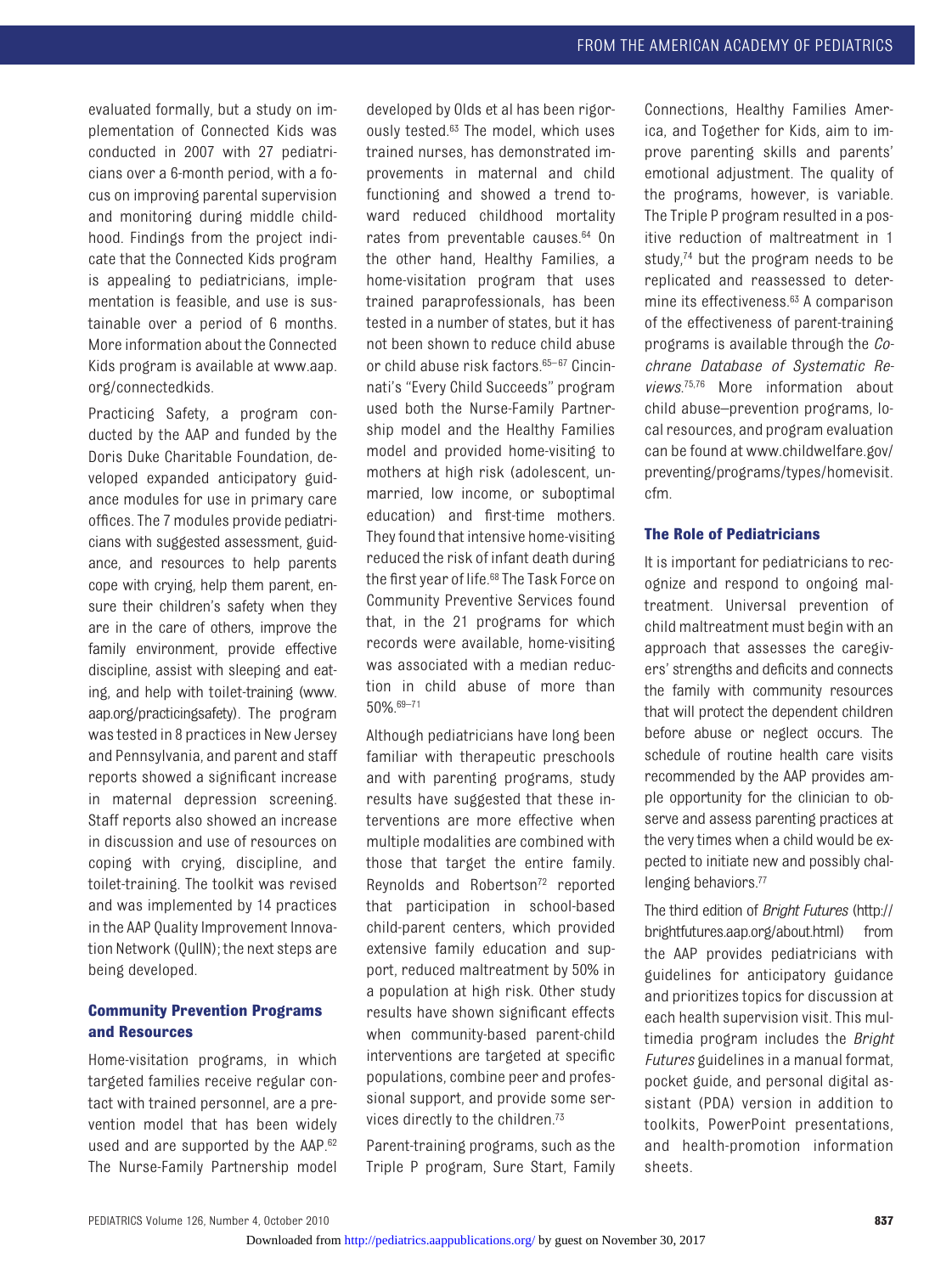A clinician may receive answers or observe behaviors that suggest the family's resilience is compromised in some significant way. Such compromise may derive from child factors, parental deficits, or environmental stressors. If the family's ability to nurture and protect the child is compromised, that child must be considered at risk for abuse, and action should be taken. Unless the child is felt to have been abused in some way, such action rarely entails referral to child protective services but frequently goes beyond the scope of a typical office visit. Efforts may be as straightforward as taking the time to elicit a more comprehensive history or counseling a frustrated parent. A more complicated case may involve referral to a community agency for evidence-based parent training or for intervention for intimate partner violence. If there is significant doubt about the child's safety, the caregivers' ability to protect, or maltreatment is suspected, the pediatrician should, of course, contact child protective services.

## **GUIDANCE FOR THE PEDIATRICIAN**

- 1. Obtain a thorough social history, initially and periodically, throughout a patient's childhood. The parent-screening tool included in the *Bright Futures* tool and resource kit (available at [http://](http://brightfutures.aap.org) [brightfutures.aap.org\)](http://brightfutures.aap.org) can be used to help screen for risk factors and problems; identify and build on family strengths, resilience, and mediating factors; identify and address parents' concerns; and reinforce effective parenting.<sup>78</sup> Reinforcement builds strength and a sense of competence.
- 2. Acknowledge the frustration and anger that often accompany parenting. Provide anticipatory guidance about developmental stages that may be stressful or serve as a trig-

**TABLE 3** Incorporating Primary Child Maltreatment Prevention Into the Health Supervision Visit

|                         | Parent Coping Skills and Support System                             |
|-------------------------|---------------------------------------------------------------------|
| Prenatal or first visit | Who lives in the home? History of mental health problems, substance |
|                         | abuse/alcohol abuse, or intimate partner violence?                  |
|                         | How were the parents parented and disciplined?                      |
|                         | What were the parents' experience(s) with trauma?                   |
|                         | Are there financial problems and/or poverty?                        |
|                         | Was the pregnancy planned?                                          |
|                         | Who will care for the infant?                                       |
| Newborn                 | Infant crying                                                       |
|                         | Expectations                                                        |
|                         | Identify 3 friends or family members who can help (safety line)     |
| First months            | Infant crying                                                       |
|                         | Normal development and expectations                                 |
|                         | Maternal depression                                                 |
|                         | Identify 3 friends or family members who can help (safety line)     |
|                         | Loving is not "spoiling"                                            |
| Cruiser/toddler         | $Discpline = teaching$                                              |
|                         | Toilet-training                                                     |
|                         | Normal development and age-appropriate expectations                 |
| Preschool               | Teach child names for genitalia                                     |
|                         | Safe touch/unsafe touch                                             |
|                         | Normal sexual behavior                                              |
|                         | Normal development and age-appropriate expectations                 |
|                         | $Discpline = teaching$                                              |
|                         | Model nonviolent anger management and conflict resolution           |
| School                  | $Discpline = teaching$                                              |
|                         | Model nonviolent anger management and conflict resolution           |
|                         | Appropriate supervision                                             |
|                         | Respect private parts of others and others to do the same           |
|                         | Personal safety; peer pressure; Internet use                        |
| Adolescence             | $Discpline = teaching$                                              |
|                         | Dating violence                                                     |
|                         | Model nonviolent anger management and conflict resolution           |

Note that topics may be reintroduced at successive visits

ger for child maltreatment. A health visit framework can be helpful (see Table 3) or refer to the Connected Kids counseling schedule [\(http://](http://aap.org/connectedkids) [aap.org/connectedkids\)](http://aap.org/connectedkids).

- 3. Talk with parents about their infant's crying and how they are coping with it. Learn their perception of their infant's crying and which strategies they use to cope. The pediatrician should provide parents with insight into the infant's behavior and teach alternative responses.
- 4. When caring for children with disabilities, be cognizant of their increased vulnerability and watch for signs of maltreatment[.79,80](#page-8-0) Provide families with information about the child's condition. Activities may include giving out hand-

outs or having group instructional sessions with parents. Validate the parent's stresses and provide them with techniques to manage the stress. Provide the family with information about respite care, which allows someone else to care for the child so that the parents or other family members can take a break. Identify families at greater risk of abusing their child. Help educate older children about how to protect themselves against abuse and that they should share uncomfortable, abusive, or concerning experiences with a trusted adult.

5. Be alert to signs and symptoms of parental intimate partner violenc[e81](#page-8-0) and postpartum depression. Instruments are available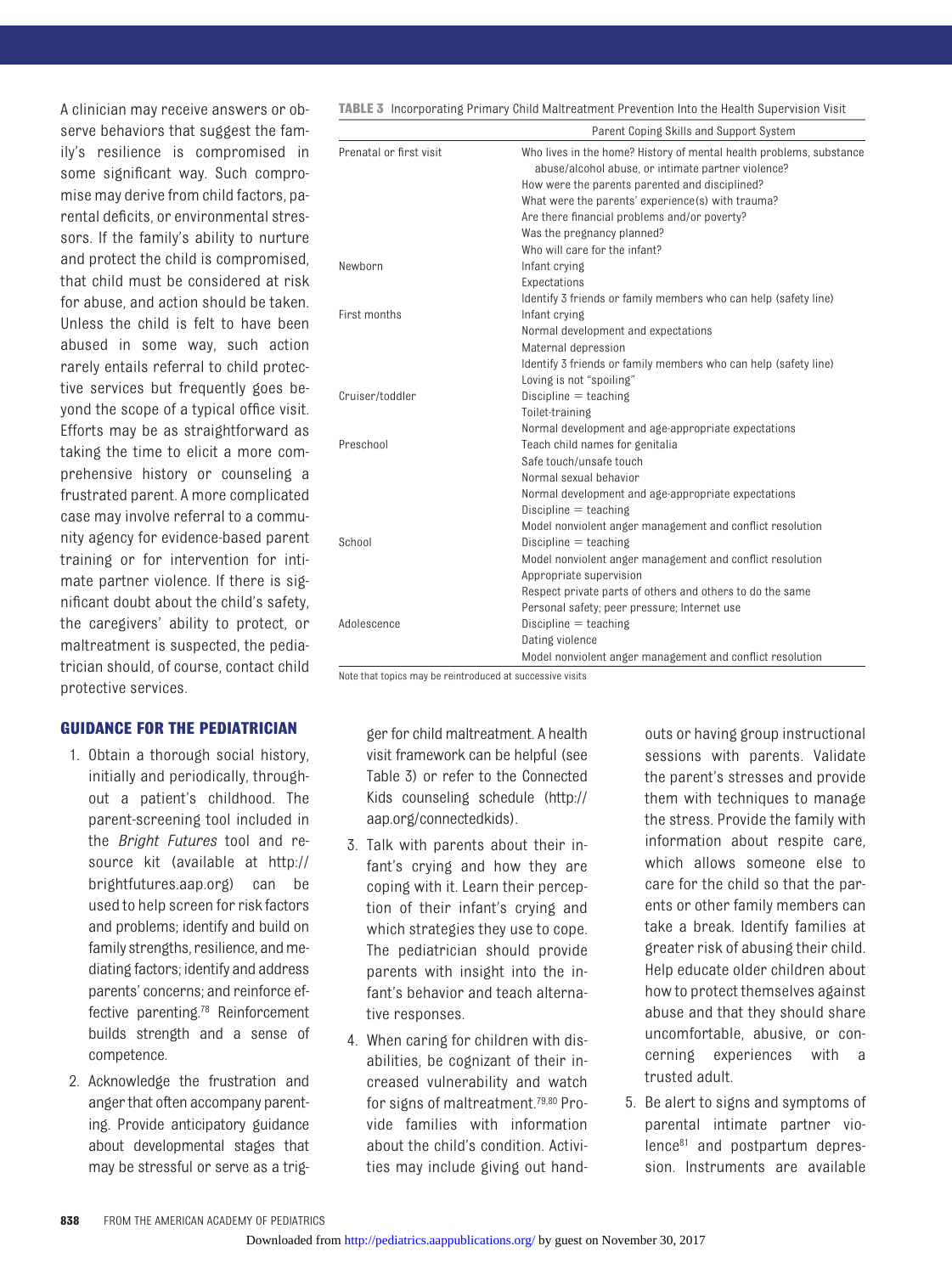<span id="page-6-0"></span>that can be used by clinicians to identify depression in mothers and fathers[.37](#page-7-0)[,82](#page-8-0) Familiarize yourself with appropriate community resources, and know how to respond if a caregiver reports intimate partner violence or depression.

- 6. Guide parents in providing effective discipline[.83](#page-8-0) Encourage parents to use alternatives to corporal punishment, such as time out techniques and positive reinforcement. Brochures such as those developed for the Connected Kids program (http://aap. org/connectedkids) and *Bright Futures* [\(http://brightfutures.aap.](http://brightfutures.aap.org) [org\)](http://brightfutures.aap.org) can be used to supplement this discussion.
- 7. Talk to parents about normal sexual development and counsel them about how to prevent sexual abuse. The AAP has developed an educational toolkit that helps health care professionals talk to parents and patients about sexual

#### **REFERENCES**

- 1. Kempe CH, Silverman FN, Steele BF, Droegmuller W, Silver HK. The battered-child syndrome. *JAMA*. 1962;181:17–24
- 2. Libby AM, Sills MR, Thurston NK, Orton HD. Costs of childhood physical abuse: comparing inflicted and unintentional traumatic brain injuries. *Pediatrics*. 2003;112(1 pt 1):58 –65
- 3. Bonomi AE, Anderson ML, Rivara FP, et al. Health care utilization and costs associated with childhood abuse. *J Gen Intern Med*. 2008;23(3):294 –299
- 4. Hankivsky O, Draker DA, Hankivsky O. The economic costs of child sexual abuse in Canada: a preliminary analysis. *J Health Soc Policy*. 2003;17(2):1–33
- 5. Anda RF, Felitti VJ, Bremner JD, et al. The enduring effects of abuse and related adverse experiences in childhood: a convergence of evidence from neurobiology and epidemiology. *Eur Arch Psychiatry Clin Neurosci*. 2006;256(3):174 –186
- 6. Greeley CS. The future of child maltreatment prevention. *Pediatrics*. 2009;123(3): 904 –905
- 7. Finkel MA. "I can tell you because you're a doctor." *Pediatrics*. 2008;122(2):442

violence topics and provides them with educational materials and other resources (www.aap.org/ pubserv/PSVpreview/start.html).

- 8. Encourage caregivers to use the pediatric office as a conduit to needed expertise. Become knowledgeable about resources in the community, and, when appropriate, refer families, especially stressed parents, to these resources.
- 9. Advocate for community programs and resources that will provide effective prevention, intervention, research, and treatment for child maltreatment and for programs that address the underlying problems that contribute to child maltreatment (eg, poverty, substance abuse, mental health issues, and poor parenting skills).
- 10. Advocate for positive behavioral interventions and supports in schools. Encourage schools to implement effective and supportive behavioral expectations and inter-
- 8. Bass JL, Christoffel KK, Widome M, et al. Childhood injury prevention counseling in primary care settings: a critical review of the literature. *Pediatrics*. 1993;92(4): 544 –550
- 9. Flaherty EG, Sege R, Price LL, Christoffel KK, Norton DP, O'Connor KG. Pediatrician characteristics associated with child abuse identification and reporting: results from a national survey of pediatricians. *Child Maltreat*. 2006;11(4):361–369
- 10. Schmitt BD. Seven deadly sins of childhood: advising parents about difficult developmental phases. *Child Abuse Negl*. 1987; 11(3):421– 432
- 11. Flaherty EG. Analysis of caretaker histories in abuse: comparing initial histories with subsequent confessions. *Child Abuse Negl*. 2006;30(7):78 –1989
- 12. Brewster AL, Nelson JP, Hymel KP, et al. Victim, perpetrator, family, and incident characteristics of 32 infant maltreatment deaths in the United States Air Force. *Child Abuse Negl*. 1998;22(2):91–101
- 13. Krugman RD. Fatal child abuse: analysis of 24 cases. *Pediatrician*. 1983;12(1):68 –72

ventions. (More information about school-based positive behavioral interventions and support can be found at [www.pbis.org.](www.pbis.org))

11. Recognize signs and symptoms of maltreatment and report suspected maltreatment to the appropriate authorities.

#### **LEAD AUTHORS**

Emalee G. Flaherty, MD John Stirling Jr, MD

#### **COMMITTEE ON CHILD ABUSE AND NEGLECT, 2008 –2010**

Carole Jenny, MD, MBA, Chairperson Cindy W. Christian, MD James Crawford, MD Emalee G. Flaherty, MD Roberta Hibbard, MD Rich Kaplan, MD John Stirling Jr, MD

#### **LIAISONS**

Harriet MacMillan, MD *– American Academy of Child and Adolescent Psychiatry* Janet Saul, PhD *– Centers for Disease Control and Prevention*

#### **STAFF**

Tammy Piazza Hurley thurley@aap.org

- 14. Talvik I, Alexander RC, Talvik T. Shaken baby syndrome and a baby's cry. *Acta Paediatr*. 2008;97(6):782–785
- 15. Barr RG, Trent RB, Cross J. Age-related incidence curve of hospitalized shaken baby syndrome cases: convergent evidence for crying as a trigger to shaking. *Child Abuse Negl*. 2006;30(1):7–16
- 16. Lee C, Barr RG, Catherine N, Wicks A. Agerelated incidence of publicly reported shaken baby syndrome cases: is crying a trigger for shaking? *J Dev Behav Pediatr*. 2007;28(4):288 –293
- 17. Reijneveld SA, van der Wal MF, Brugman E, Sing RA, Verloove-Vanhorick SP. Infant crying and abuse.*Lancet*. 2004;364(9442):1340 –1342
- 18. Theodore AD, Chang JJ, Runyan DK, Hunter WM, Bangdiwala SI, Agans R. Epidemiologic features of the physical and sexual maltreatment of children in the Carolinas. *Pediatrics*. 2005;115(3). Available at: [www.](www.pediatrics.org/cgi/content/full/115/3/e331) [pediatrics.org/cgi/content/full/115/3/e331](www.pediatrics.org/cgi/content/full/115/3/e331)
- 19. Peck MD, Priolo-Kapel D. Child abuse by burning: a review of the literature and an algorithm for medical investigations. *J Trauma*. 2002;53(5):1013–1022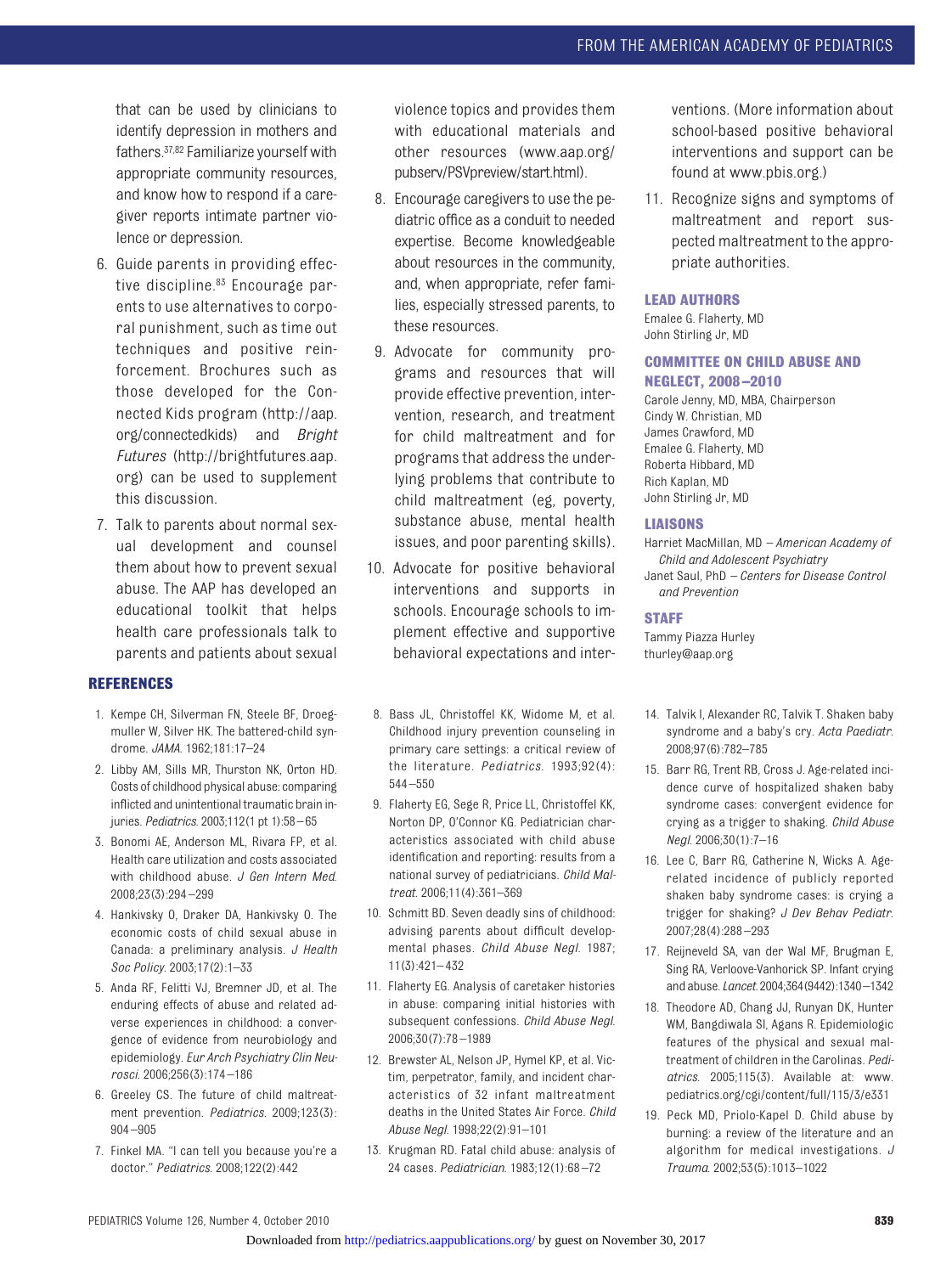- <span id="page-7-0"></span>20. Daria S, Sugar NF, Feldman KW, Boos SC, Benton SA, Ornstein A. Into hot water head first: distribution of intentional and unintentional immersion burns. *Pediatr Emerg Care*. 2004;20(5):302–310
- 21. Maguire S, Moynihan S, Mann M, Potokar T, Kemp AM. A systematic review of the features that indicate intentional scalds in children. *Burns*. 2008;34(8):1072–1081
- 22. Cicchetti D, Toth SL. A developmental psychopathology perspective on child abuse and neglect. *J Am Acad Child Adolesc Psychiatry*. 1995;34(5):541–565
- 23. Bronfenbrenner U. Ecology of the family as a context for human development: research perspectives. *Dev Psychol*. 1986;22(6): 723–742
- 24. Sedlak A, Broadhurst DD, Westat I, James Bell A; National Center on Child Abuse and Neglect. Third National Incidence Study of Child Abuse and Neglect: Final Report. Washington, DC: US Department of Health and Human Services, Administration for Children and Families, Administration on Children, Youth and Families, National Center on Child Abuse and Neglect; 1996
- 25. Sullivan PM, Knutson JF. The association between child maltreatment and disabilities in a hospital-based epidemiological study. *Child Abuse Negl*. 1998;22(4):271–288
- 26. Sullivan PM, Knutson JF. Maltreatment and disabilities: a population-based epidemiological study. *Child Abuse Negl*. 2000;24(10): 1257–1273
- 27. Westcott H. The abuse of disabled children: a review of the literature. *Child Care Health Dev*. 1991;17(4):243–258
- 28. Sidebotham P, Heron J, Team AS. Child maltreatment in the "children of the nineties: " the role of the child. *Child Abuse Negl*. 2003; 27(3):337–352
- 29. Wu SS, Ma CX, Carter RL, et al. Risk factors for infant maltreatment: a populationbased study. *Child Abuse Negl*. 2004;28(12): 1253–1264
- 30. Oates RK, Davis AA, Ryan MG. Predictive factors for child abuse. *Aust Paediatr J*. 1980; 16(4):239 –243
- 31. Altemeier WA 3rd, O'Connor S, Vietze PM, Sandler HM, Sherrod KB. Antecedents of child abuse. *J Pediatr*. 1982;100(5):823– 829
- 32. Kelleher K, Chaffin M, Hollenberg J, Fischer E. Alcohol and drug disorders among physically abusive and neglectful parents in a community-based sample. *Am J Public Health*. 1994;84(10):1586 –1590
- 33. Stier DM, Leventhal JM, Berg AT, Johnson L, Mezger J. Are children born to young mothers at increased risk of maltreatment? *Pediatrics*. 1993;91(3):642– 648
- 34. Sidebotham P, Golding J; ALSPAC Study Team. Avon Longitudinal Study of Parents and Children. Child maltreatment in the "children of the nineties" a longitudinal study of parental risk factors. *Child Abuse Negl*. 2001;25(9):1177–1200
- 35. Overpeck MD, Brenner RA, Trumble AC, Trifiletti LB, Berendes HW. Risk factors for infant homicide in the United States. *N Engl J Med*. 1998;339(17):1211–1216
- 36. Cadzow SP, Armstrong KL, Fraser JA. Stressed parents with infants: reassessing physical abuse risk factors. *Child Abuse Negl*. 1999;23(9):845– 853
- 37. Paulson JF, Dauber S, Leiferman JA. Individual and combined effects of postpartum depression in mothers and fathers on parenting behavior. *Pediatrics*. 2006;118(2): 659 – 668
- 38. Kotch JB, Browne DC, Dufort V, Winsor J. Predicting child maltreatment in the first 4 years of life from characteristics assessed in the neonatal period. *Child Abuse Negl*. 1999;23(4):305–319
- 39. Brown J, Cohen P, Johnson JG, Salzinger S. A longitudinal analysis of risk factors for child maltreatment: findings of a 17-year prospective study of officially recorded and self-reported child abuse and neglect. *Child Abuse Negl*. 1998;22(11):1065–1078
- 40. Sidebotham P, Heron J, Team AS. Child maltreatment in the "children of the nineties": a cohort study of risk factors. *Child Abuse Negl*. 2006;30(5):497–522
- 41. Burrell B, Thompson B, Sexton D. Predicting child abuse potential across family types. *Child Abuse Negl*. 1994;18(12):1039 –1049
- 42. Garbarino J, Kostelny K. Child maltreatment as a community problem. *Child Abuse Negl*. 1992;16(4):455– 464
- 43. Radhakrishna A, Bou-Saada IE, Hunter WM, Catellier DJ, Kotch JB. Are father surrogates a risk factor for child maltreatment? *Child Maltreat*. 2001;6(4):281–289
- 44. Stiffman MN, Schnitzer PG, Adam P, Kruse RL, Ewigman BG. Household composition and risk of fatal child maltreatment. *Pediatrics*. 2002;109(4):615– 621
- 45. Schnitzer PG, Ewigman BG. Child deaths resulting from inflicted injuries: household risk factors and perpetrator characteristics. *Pediatrics*. 2005;116(5). Available at: www. pediatrics.org/cgi/content/full/116/5/e687
- 46. Knapp JF, Dowd MD. Family violence: implications for the pediatrician. *Pediatr Rev*. 1998;19(9):316 –321
- 47. Zuckerman B, Augustyn M, Groves BM, Parker S. Silent victims revisited: the special case of domestic violence. *Pediatrics*. 1995;96(3 pt 1):511–513
- 48. Shonkoff JP. From neurons to neighborhoods: old and new challenges for developmental and behavioral pediatrics. *J Dev Behav Pediatr*. 2003;24(1):70 –76
- 49. Kliegman RM. Perpetual poverty: child health and the underclass. *Pediatrics*. 1992; 89(4 pt 2):710 –713
- 50. Zolotor AJ, Runyan DK, Zolotor AJ, Runyan DK. Social capital, family violence, and neglect. *Pediatrics*. 2006;117(6). Available at: www. pediatrics.org/cgi/content/full/117/6/e1124
- 51. Helfer RE, Kempe CH, eds. Child Abuse and Neglect: The Family and the Community. Cambridge, MA: Ballinger; 1976
- 52. Belsky J. Child maltreatment: an ecological integration. *Am Psychol*. 1980;35(4): 320 –335
- 53. Runyan DK, Hunter WM, Socolar RR, et al. Children who prosper in unfavorable environments: the relationship to social capital. *Pediatrics*. 1998;101(1 pt 1):12–18
- 54. Heller SS, Larrieu JA, D'Imperio R, Boris NW. Research on resilience to child maltreatment: empirical considerations. *Child Abuse Negl*. 1999;23(4):321–338
- 55. Werner EE. Overcoming the odds. *J Dev Behav Pediatr*. 1994;15(2):131–136
- 56. Bonanno GA, Mancini AD. The human capacity to thrive in the face of potential trauma. *Pediatrics*. 2008;121(2):369 –375
- 57. Dias MS, Smith K, DeGuehery K, Mazur P, Li V, Shaffer ML. Preventing abusive head trauma among infants and young children: a hospitalbased, parent education program. *Pediatrics*. 2005;115(4). Available at: www.pediatrics. org/cgi/content/full/115/4/e470
- 58. Barr RG, Rivara FP, Barr M, et al. Effectiveness of educational materials designed to change knowledge and behaviors regarding crying and shaken-baby syndrome in mothers of newborns: a randomized, controlled trial. *Pediatrics*. 2009;123(3): 972–980
- 59. Barr RG, Barr M, Fujiwara T, Conway J, Catherine N, Brant R. Do educational materials change knowledge and behaviour about crying and shaken baby syndrome? A randomized controlled trial. *CMAJ*. 2009; 180(7):727–733
- 60. Dubowitz H, Feigelman S, Lane W, Kim J. Pediatric primary care to help prevent child maltreatment: the Safe Environment for Every Kid (SEEK) model. *Pediatrics*. 2009; 123(3):858 – 864
- 61. Sege RD, Flanigan E, Levin-Goodman R, Licenziato VG, De Vos E, Spivak H; American Academy of Pediatrics. American Academy of Pediatrics' Connected Kids' program: case study. *Am J Prev Med*. 2005;29(5 suppl 2):215–219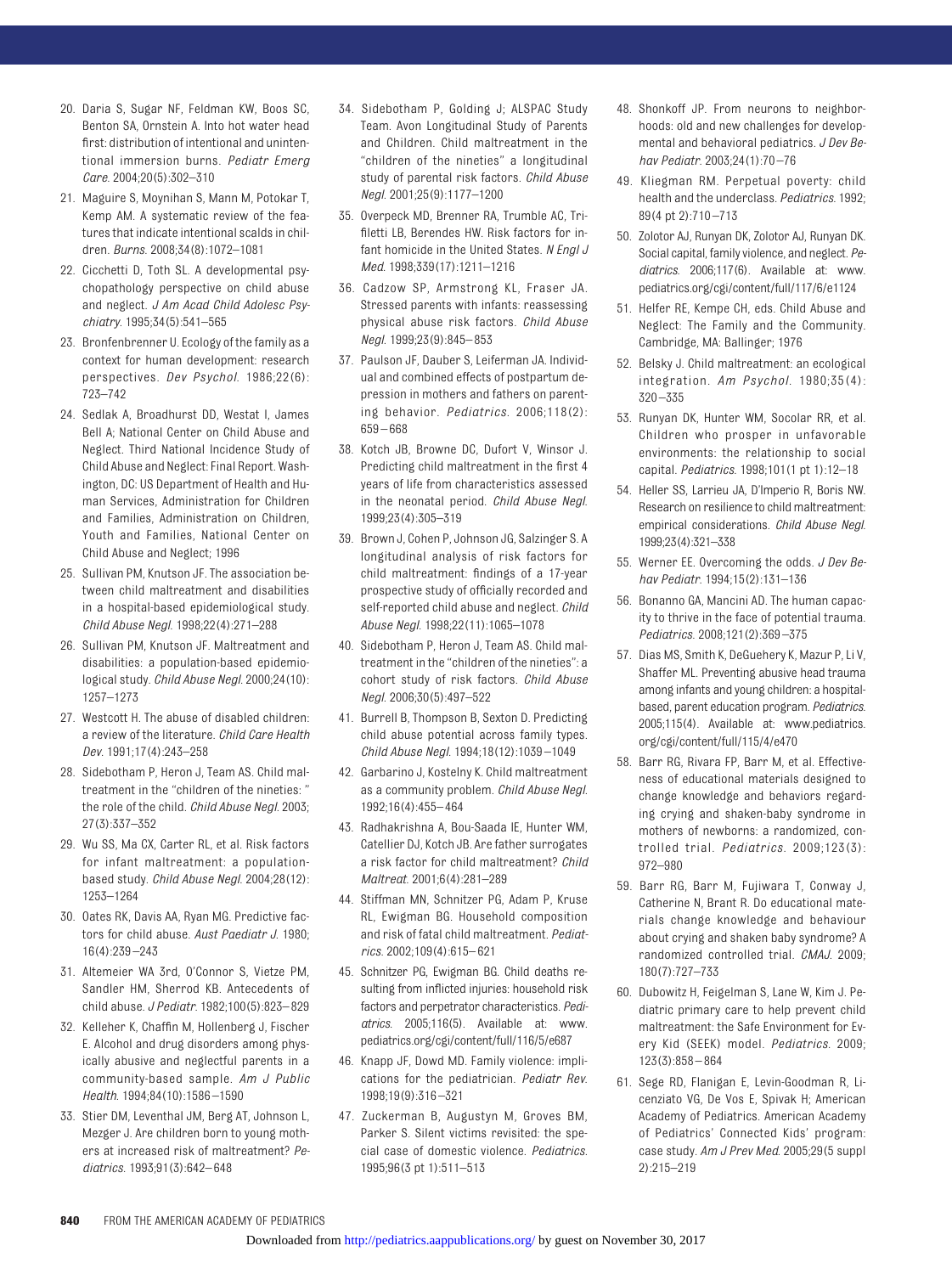- <span id="page-8-0"></span>62. American Academy of Pediatrics, Council on Community Pediatrics. The role of preschool home-visiting programs in improving children's developmental and health outcomes. *Pediatrics*. 2009;123(2):598 – 603
- 63. MacMillan HL, Wathen CN, Barlow J, Fergusson DM, Leventhal JM, Taussig HN. Interventions to prevent child maltreatment and associated impairment. *Lancet*. 2009; 373(9659):250 –266
- 64. Olds DL, Kitzman H, Hanks C, et al. Effects of nurse home visiting on maternal and child functioning: age-9 follow-up of a randomized trial. *Pediatrics*. 2007;120(4). Available at: [www.pediatrics.org/cgi/content/full/](www.pediatrics.org/cgi/content/full/120/4/e832) [120/4/e832](www.pediatrics.org/cgi/content/full/120/4/e832)
- 65. Duggan A, Windham A, McFarlane E, et al. Hawaii's Healthy Start Program of home visiting for at-risk families: evaluation of family identification, family engagement, and service delivery. *Pediatrics*. 2000;105(1 pt 3): 250 –259
- 66. Duggan A, Caldera D, Rodriguez K, Burrell L, Rohde C, Crowne SS. Impact of a statewide home visiting program to prevent child abuse. *Child Abuse Negl*. 2007;31(8): 801– 827
- 67. Duggan A, Fuddy L, Burrell L, et al. Randomized trial of a statewide home visiting program to prevent child abuse: impact in reducing parental risk factors. *Child Abuse Negl*. 2004;28(6):623– 643
- 68. Donovan EF, Ammerman RT, Besl J, et al. Intensive home visiting is associated with decreased risk of infant death. *Pediatrics*. 2007;119(6):1145–1151
- 69. Olds DL, Kitzman H, Cole R, et al. Effects of

nurse home-visiting on maternal life course and child development: age 6 follow-up results of a randomized trial. *Pediatrics*. 2004; 114(6):1550 –1559

- 70. Russell BS, Britner PA, Woolard JL. The promise of primary prevention home visiting programs: a review of potential outcomes. *J Prev Interv Community*. 2007; 34(1–2):129 –147
- 71. Hahn RA, Bilukha OO, Crosby A, et al; Task Force on Community Preventive Services. First reports evaluating the effectiveness of strategies for preventing violence: early childhood home visitation—findings from the Task Force on Community Preventive Services. *MMWR Recomm Rep*. 2003;52(RR-14):1–9
- 72. Reynolds AJ, Robertson DL. School-based early intervention and later child maltreatment in the Chicago Longitudinal Study. *Child Dev*. 2003;74(1):3–26
- 73. Layzer JI, Goodson BD, Bernstein L, Price C. *National Evaluation of Family Support Programs. Final Report Volume A*—*The Metaanalysis*. Cambridge, MA: Abt Associates; 2001. Available at: [www.acf.hhs.gov/](www.acf.hhs.gov/programs/opre/abuse_neglect/fam_sup/reports/famsup/fam_sup_vol_a.pdf) [programs/opre/abuse\\_neglect/fam\\_sup/](www.acf.hhs.gov/programs/opre/abuse_neglect/fam_sup/reports/famsup/fam_sup_vol_a.pdf) [reports/famsup/fam\\_sup\\_vol\\_a.pdf.](www.acf.hhs.gov/programs/opre/abuse_neglect/fam_sup/reports/famsup/fam_sup_vol_a.pdf) Accessed August 3, 2010
- 74. Prinz RJ, Sanders MR, Shapiro CJ, Whitaker DJ, Lutzker JR. Population-based prevention of child maltreatment: the U.S. Triple P system population trial. *Prev Sci*. 2009;10(1):  $1 - 12$
- 75. Kendrick D, Barlow J, Hampshire A, Polney L, Stewart-Brown S. Parenting interventions for the prevention of unintentional injuries

in childhood. *Cochrane Database Syst Rev*. 2007;(4):CD006020

- 76. Barlow J, Coren E. Parent-training programmes for improving maternal psychosocial health. *Cochrane Database Syst Rev*. 2004;(1):CD002020
- 77. Brazelton TB. Touchpoints: opportunities for preventing problems in the parent-child relationship. *Acta Paediatr Suppl*. 1994;394: 35–39
- 78. Dixon SD, Stein MT. *Encounters With Children: Pediatric Behavior and Development. Philadelphia,* PA: Mosby Elsevier; 2006
- 79. Gaebler-Spira D, Thornton LS. Injury prevention for children with disabilities. *Phys Med Rehabil Clin N Am*. 2002;13(4):891–906
- 80. Hibbard RA, Desch LW; American Academy of Pediatrics, Committee on Child Abuse and Neglect, Council on Children With Disabilities. Maltreatment of children with disabilities. *Pediatrics*. 2007;119(5):1018 –1025
- 81. American Academy of Pediatrics, Committee on Child Abuse and Neglect. The role of the pediatrician in recognizing and intervening on behalf of abused women. *Pediatrics*. 1998;101(6):1091–1092
- 82. Chaudron LH, Szilagyi PG, Kitzman HJ, Wadkins HIM, Conwell Y. Detection of postpartum depressive symptoms by screening at well-child visits. *Pediatrics*. 2004;113(3 pt 1):551–558
- 83. American Academy of Pediatrics, Committee on Psychosocial Aspects of Child and Family Health. Guidance for effective discipline [published correction appears in *Pediatrics*. 1998;102(2 pt 1): *Pediatrics*. 1998; 101(2 pt 1):723–728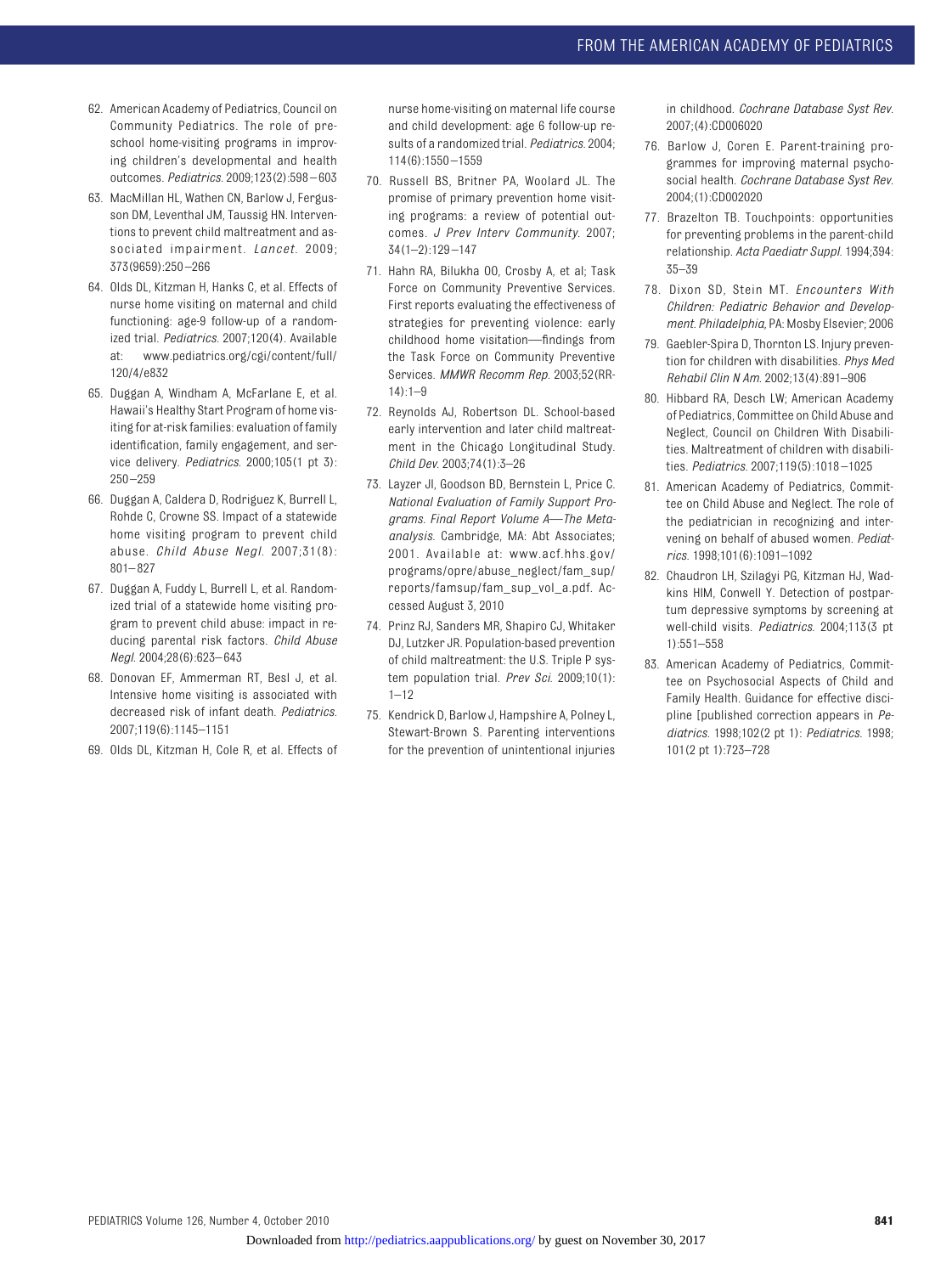# **The Pediatrician's Role in Child Maltreatment Prevention**

DOI: 10.1542/peds.2010-2087 originally published online September 27, 2010; *Pediatrics* 2010;126;833 Emalee G. Flaherty, John Stirling, Jr and The Committee on Child Abuse and Neglect

| <b>Updated Information &amp;</b><br><b>Services</b><br><b>References</b> | including high resolution figures, can be found at:<br>http://pediatrics.aappublications.org/content/126/4/833<br>This article cites 72 articles, 22 of which you can access for free at:<br>http://pediatrics.aappublications.org/content/126/4/833.full#ref-list-1                                                                                                                                                                                                                                                                                                                                                                                                                     |
|--------------------------------------------------------------------------|------------------------------------------------------------------------------------------------------------------------------------------------------------------------------------------------------------------------------------------------------------------------------------------------------------------------------------------------------------------------------------------------------------------------------------------------------------------------------------------------------------------------------------------------------------------------------------------------------------------------------------------------------------------------------------------|
| <b>Subspecialty Collections</b>                                          | This article, along with others on similar topics, appears in the<br>following collection(s):<br><b>Current Policy</b><br>http://classic.pediatrics.aappublications.org/cgi/collection/current_po<br>licy<br><b>Committee on Child Abuse and Neglect</b><br>http://classic.pediatrics.aappublications.org/cgi/collection/committee<br>on_child_abuse_and_neglect<br><b>Administration/Practice Management</b><br>http://classic.pediatrics.aappublications.org/cgi/collection/administrat<br>ion:practice_management_sub<br><b>Interpersonal &amp; Communication Skills</b><br>http://classic.pediatrics.aappublications.org/cgi/collection/interperson<br>al_-_communication_skills_sub |
| Permissions & Licensing                                                  | Information about reproducing this article in parts (figures, tables) or<br>in its entirety can be found online at:<br>https://shop.aap.org/licensing-permissions/                                                                                                                                                                                                                                                                                                                                                                                                                                                                                                                       |
| <b>Reprints</b>                                                          | Information about ordering reprints can be found online:<br>http://classic.pediatrics.aappublications.org/content/reprints                                                                                                                                                                                                                                                                                                                                                                                                                                                                                                                                                               |

. 60007. Copyright © 2010 by the American Academy of Pediatrics. All rights reserved. Print ISSN: American Academy of Pediatrics, 141 Northwest Point Boulevard, Elk Grove Village, Illinois, has been published continuously since . Pediatrics is owned, published, and trademarked by the Pediatrics is the official journal of the American Academy of Pediatrics. A monthly publication, it